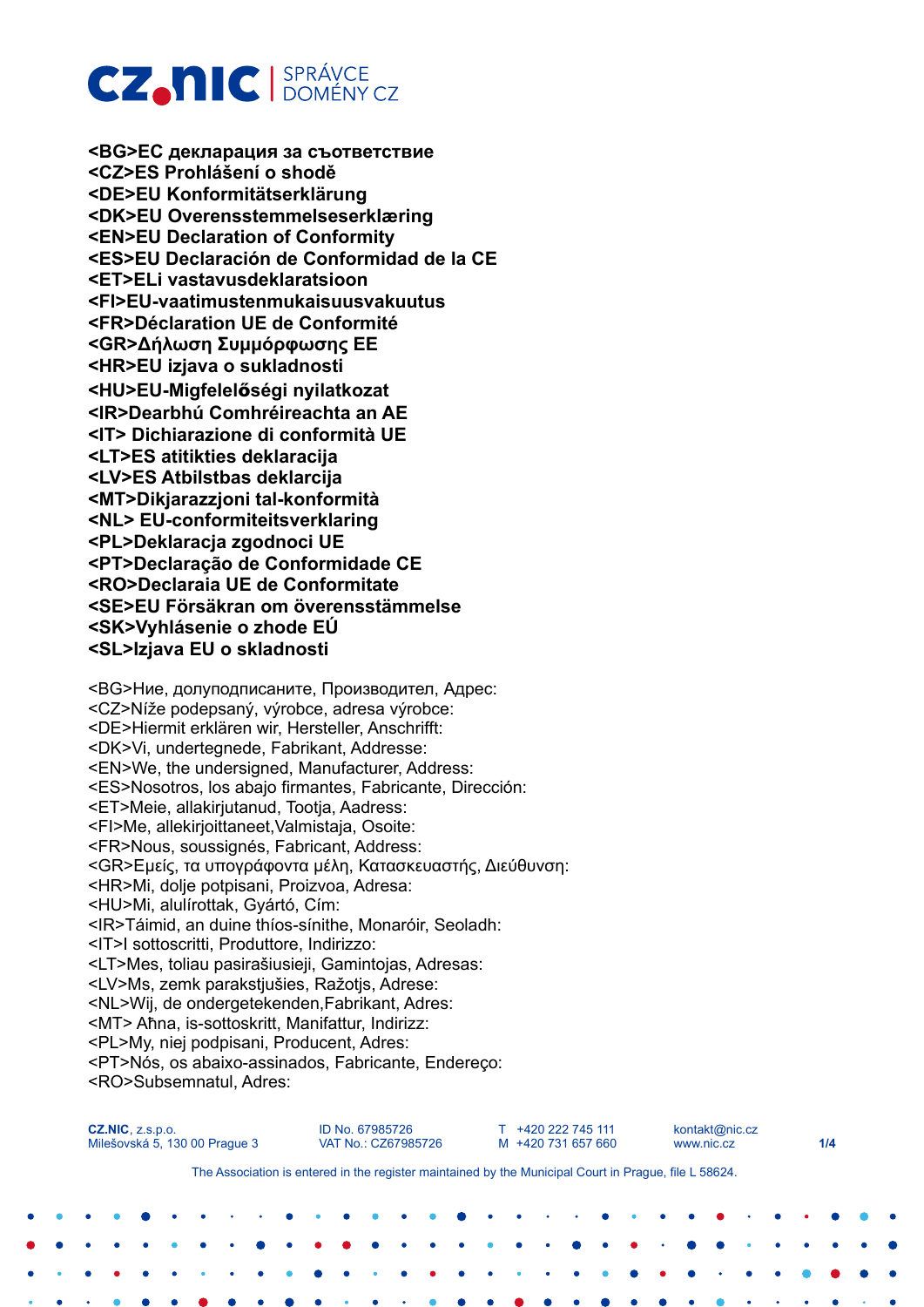# **CZ, NIC** BERÁVCE

<SE>Undertecknande, Tillverkare, Adres: <SK>My, dolu podpísaní, Výrobca, Adresa: <SL>Spodaj podpisani, Proizvajalec, Naslov:

### **CZ.NIC, z. s. p. o. Milešovská 5, 130 00 Praha 3, Czech Republic ID No. 67985726; VAT No.: CZ67985726**

<BG>декларираме, че следният апарат, Име на продукта, Име на модела: <CZ>prohlašuje, že následující přístroj, název produktu, název modelu: <DE>Das nachstehend bezeichnete Produkte, Produktbezeichnung, Modelbezeichnung: <DK>erklærer, at følgende apparat, Produktnavn, Modelnavn: <EN>declare the following apparatus, Product name, Model name: <ES>Declaramos el siguiente producto, Nombre del aparato, Nombre del modelo: <ET>deklareerida järgmine seade, Tootenimi. Mudelinimi: <FI>ilmoitamme seuraavan laitteen, Tuotenimi, Mallinimi: <FR>Déclarons l'appareil suivant, Nom du produit, Nom du modèle: <GR>δηλώνουμε την εξής συσκευή, Όνομα προϊόντος, Όνομα μοντέλου: <HR>Izjavljujemo da sljedei ureaj, Naziv proizvoda, Naziv proizvoda: <HU>Kijelentjük, hogy az alábbi berendezés, Terméknév, Tipusnév: <IR>dearbhaigh an gaireas seo a leanas, Ainm an táirge, Ainm na samhla: <IT>dichiarano che il seguente apparecchi. Nome prodotto, Nome modello: <LT>Atsakingai pareiškiame, kad šis prietaisas, Gaminio pavadinimas, Modelio pavadinimas: <LV>paziojam, ka šda ierce, Izstrdjuma nosaukums, Modea nosaukums: <NL>verklaren dat het volgende apparaat, Productnaam, Modelnaam: <MT> tiddikjara l-apparat li ġej, Isem tal-Prodott, Isem tal-Mudell: <PL>Owiadczamy, e niniejsze urzdzenie, Nazwa produktu, Nazwa modelu: <PT>declaramos o seguinte aparelho, Nome do produto, Nome do modelo: <RO>declar urmtorul aparat, Nume Produs, Nume Model: <SE>Förklarar att följande apparat, Produktnamm, Modelnamm: <SK>Týmto vyhlasujeme, že nasledovné zariadenie, Názov výrobku, Názov modelu: <SL>Izjavljamo, da je to naprava, Ime izdelka, Ime modela:

### **Turris Omnia 2020 RTROM01-FCC**

<BG>Допълнителна информация: <CZ>Další informace: <DE>Zusatzangaben: <DK>Supplerende oplysninger: <EN>Additional information: <ES>Información adicional: <ET>Lisainformatsioon: <FI>Lisätietoja: <FR>Informations complémentaires: <GR>Συμπληρωματικές πληροφορίες: <HR>Dodatni podaci: <HU>További információk: <IR>Eolas breise: <IT>Informazioni supplementari: <LT>Papildoma informacija: <LV>Papildus informācija: <NL>Aanvullende informatie: <MT>Informazzjoni addizzjonali: <PL>Informacje dodatkowe: <PT>Informações adicionais: <RO>Informaii suplimentare: <SE>Ytterligare information: <SK>Doplňujúce informácie: <SL>Dodatne informacije:

# **ANNEX I**

<BG>Предметът на декларацията, описан по-горе, съответства на съответното законодателство на Съюза за хармонизация:

<CZ>Výše uvedený předmět tohoto prohlášení vyhovuje příslušné harmonizované legislativě EU: <DE>Mit den nachstehend angegebenen, für das Produkt geltenden Richtlinien/Bestimmungen übereinstimmen:

| 2/4 |
|-----|
|     |
|     |
|     |
|     |
|     |
|     |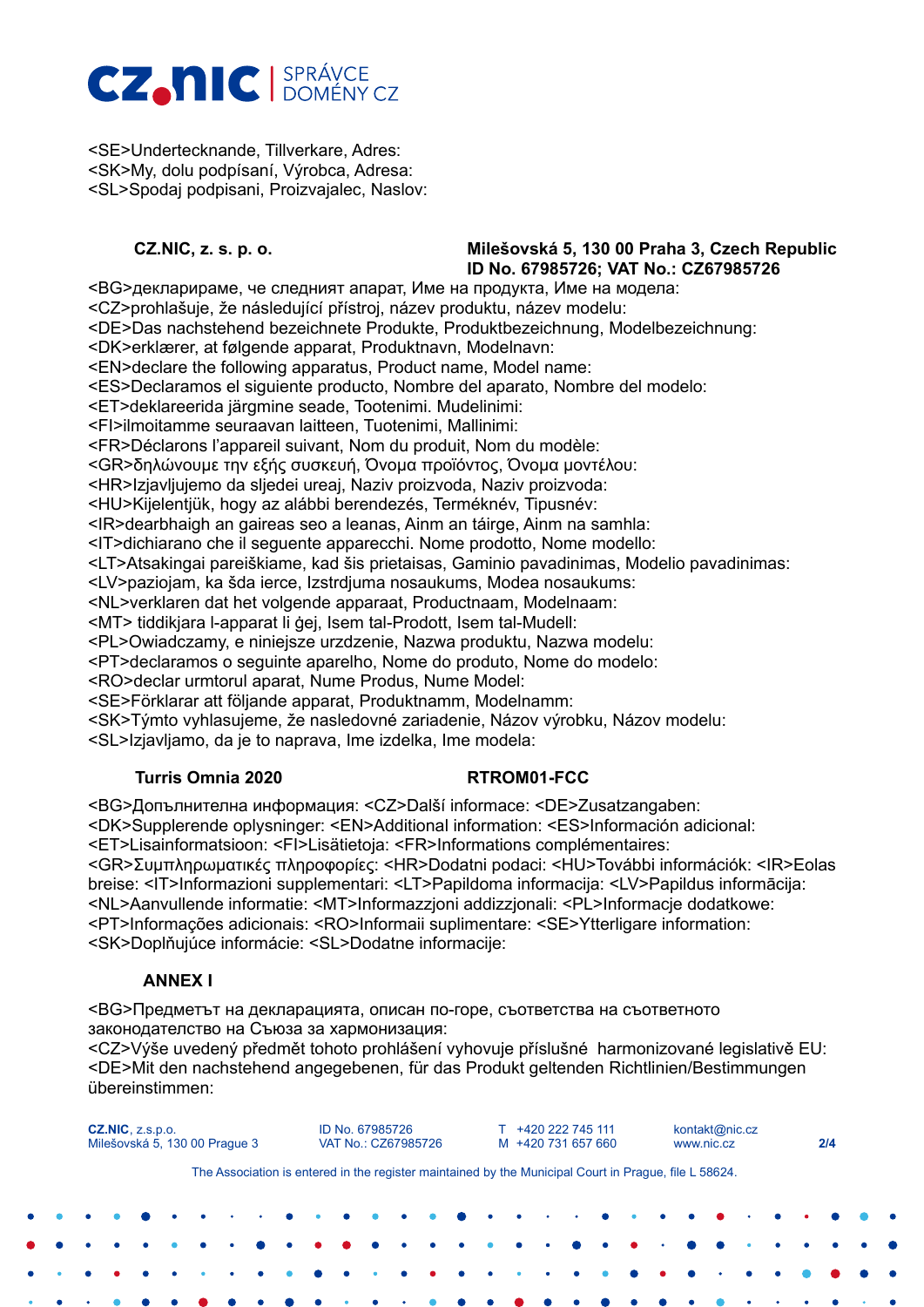# **CZ, NIC** BERÁVCE

<DK>Ovenstående produkt er i overensstemmelse med den relevante harmoniseringslovgivning for EU:

<EN>The object of the declaration described above is in conformity with relevant Union harmonisation legislation:

<ES>El objeto de la declaratión descrita anteriormente es conforme con la legislación de armonización pertinente de la Unión:

<ET>Eespool kirjeldatud deklaratsiooni eesmärk on kooskõlas asjakohaste liidu ühtlustamisaktidega:

<FI>Yllä olevan ilmoituksen kohde on asiaa koskevan unionin yhdenmukaistamislainsäädännön mukainen:

<FR>L'objet de la déclaration décrit ci-dessus est conforme avec la législation d'harmonisation de l'Union applicable:

<GR>Το αντικείμενο της δήλωσης που περιγράφεται παραπάνω είναι σύµφωνο προς την σχετική ενωσιακή νοµοθεσία εναρμόνισης:

<HR>Predmet gore opisane izjave u sukladnosti je s relevantnim usklaenim zakonima Unije: <HU>A fent ismertetett nyilatkozat tárgya megfelel az Unió ide vonatkozó összehangolt jogszabályainak:

<IR>Tá cuspóir an dearbhaithe a thuairiscítear thuas i gcomhréir le reachtaíocht chomhchuibhithe ábhartha an Aontais:

<IT>L'oggetto della dichiarazione di cui sopra è conforme alla pertinente normativa di armonizzazione dell'Unione Europea:

<LT>Pirmiau nurodytas deklaracijos objektas atitinka taikytinus suderintus Sjungos teiss aktus: <LV>Iepriekš mintais deklarcijas priekšmets atbilst attiecgajiem ES saskaošanas tiesbu aktiem: <NL>Het onderwerp van de bovenstaande verklaring is in overeenstemming met de desbetreffende

harmoniseringswetgeving van de Europese Unie: <MT>L-għan tad-dikjarazzjoni deskritta hawn fuq huwa f'konformità mal-leġiżlazzjoni rilevanti tal-Unjoni dwar l-armonizzazzjoni

<PL>Bdce przedmiotem opisanej powyej deklaracji spenia wymogi waciwych przepisów unijnego prawodawstwa harmonizacyjnego:

<PT>O objeto da declaração acima descrito está em conformidade com a legislação de harmonização da União aplicável:

<RO>Obiectul declaraiei descris mai sus este in conformitate cu legislaia relevant de armonizare a Uniunii:

<SE>Syftet med deklarationen som beskrivs ovan är i enlighet med relevant harmonisering av EUlagstiftningen:

<SK>Predmet vyhlásenia, ktorý je vyššie opísaný, je v súlade s príslušnou harmonzáciou právnych predpisov v EÚ:

<SL>Predmet zgoraj navedene izjave je v skladu z ustrezno harmonizacijsko zakonodajo Unije:

# **Radio Equipment Directive (RED) – 2014/53/EU**

**EN 301 489-1 V2.2.0 EN 301 489-17 V3.2.0 EN 301 489-52 V1.1.0 EN 55032:2015 / A11:2020 EN 55035:2017 / A11:2020**

# **Low Voltage Directive – 2014/35/EU**

# **EN 62368-1:2018**

| $CZ.NIC$ , $Z.S.D.O.$<br>Milešovská 5, 130 00 Prague 3 |  |  |  |  |                                                                                                       |  |  |  | ID No. 67985726 | VAT No.: CZ67985726 |  | T +420 222 745 111<br>M +420 731 657 660 |  |  |  |  |  | kontakt@nic.cz<br>www.nic.cz |  |                             |  |  |  | 3/4 |  |  |  |  |
|--------------------------------------------------------|--|--|--|--|-------------------------------------------------------------------------------------------------------|--|--|--|-----------------|---------------------|--|------------------------------------------|--|--|--|--|--|------------------------------|--|-----------------------------|--|--|--|-----|--|--|--|--|
|                                                        |  |  |  |  | The Association is entered in the register maintained by the Municipal Court in Prague, file L 58624. |  |  |  |                 |                     |  |                                          |  |  |  |  |  |                              |  |                             |  |  |  |     |  |  |  |  |
| $\bullet$                                              |  |  |  |  |                                                                                                       |  |  |  |                 |                     |  |                                          |  |  |  |  |  |                              |  |                             |  |  |  |     |  |  |  |  |
| $\bullet$                                              |  |  |  |  | $\bullet$                                                                                             |  |  |  |                 |                     |  |                                          |  |  |  |  |  |                              |  |                             |  |  |  |     |  |  |  |  |
|                                                        |  |  |  |  |                                                                                                       |  |  |  |                 |                     |  |                                          |  |  |  |  |  |                              |  | $\sim$ $\sim$ $\sim$ $\sim$ |  |  |  |     |  |  |  |  |